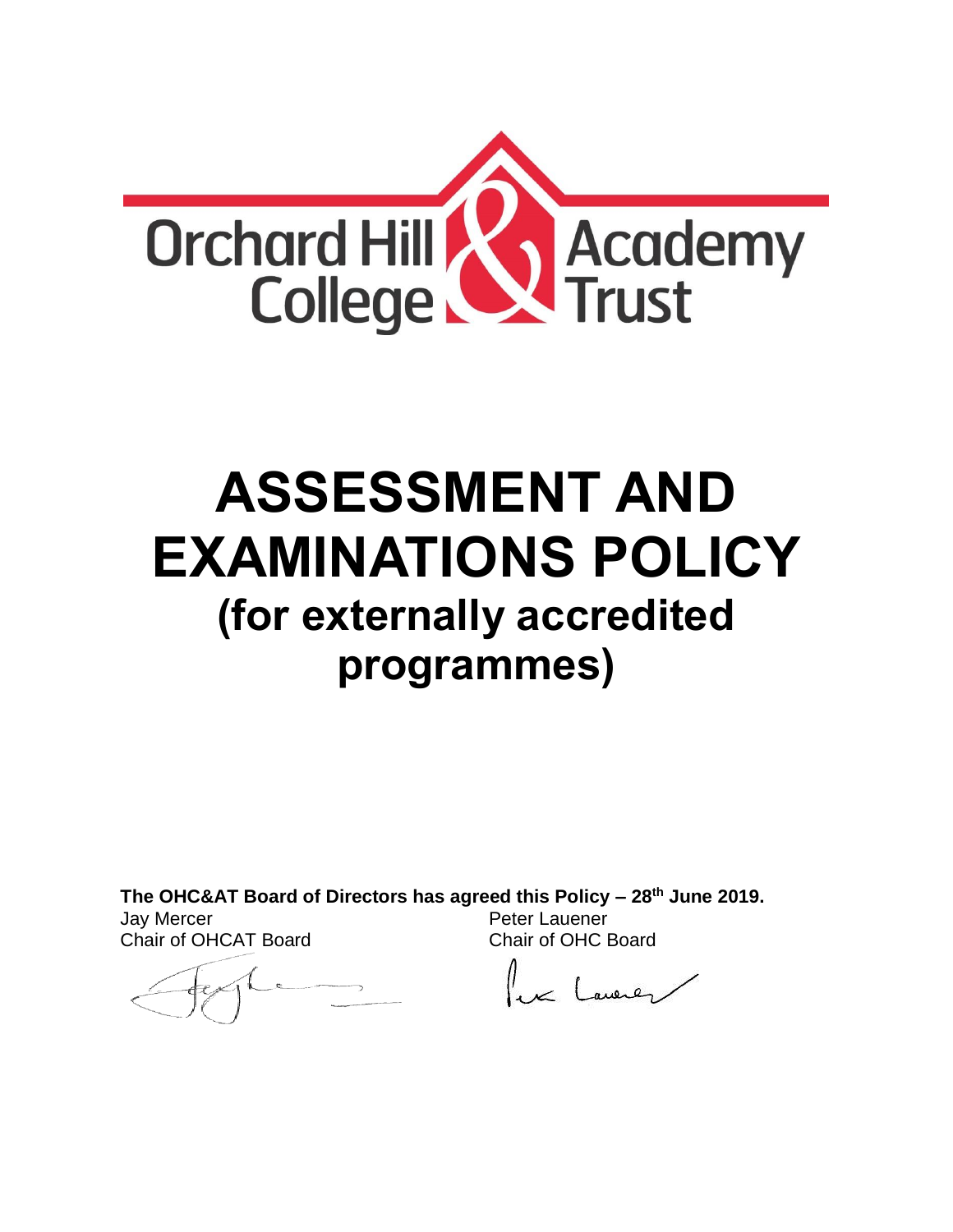

## **Assessment and Examinations Policy**

## **INTRODUCTION**

Orchard Hill College and Academy Trust (OHC&AT) is committed to providing outstanding educational opportunities for all our pupils and students. As a family of providers working for mutual benefit, we believe that together we can offer the very best for our pupils and students and for their local communities.

This policy seeks to provide clear and consistent guidance for addressing all assessment and examination procedures which may occur within OHC&AT. The policy covers all accredited programmes delivered by OHC&AT using awarding bodies that are deemed most suitable for the pupils' or students' learning programmes. This does not replace individual learning programmes, but augments it with a range of accredited and approved qualifications.

The policy covers the following:

- Assessments using accredited qualifications
- Pupil/student entitlement
- Special access arrangements
- Malpractice in assessment and examinations
- Internal verification and moderation
- Appeals against assessment decisions or examinations
- Managing examinations

This policy applies to all pupils/students and staff at OHC&AT. Each provision will keep a central record of awarding bodies, external verifier/moderator details and will provide day to day guidance on all aspects of the policy.

Detailed operating guidelines can be found in the appendices at the end of the policy, as applicable.

All references to students in this policy can be taken to refer to both pupils and students at OHC&AT provisions.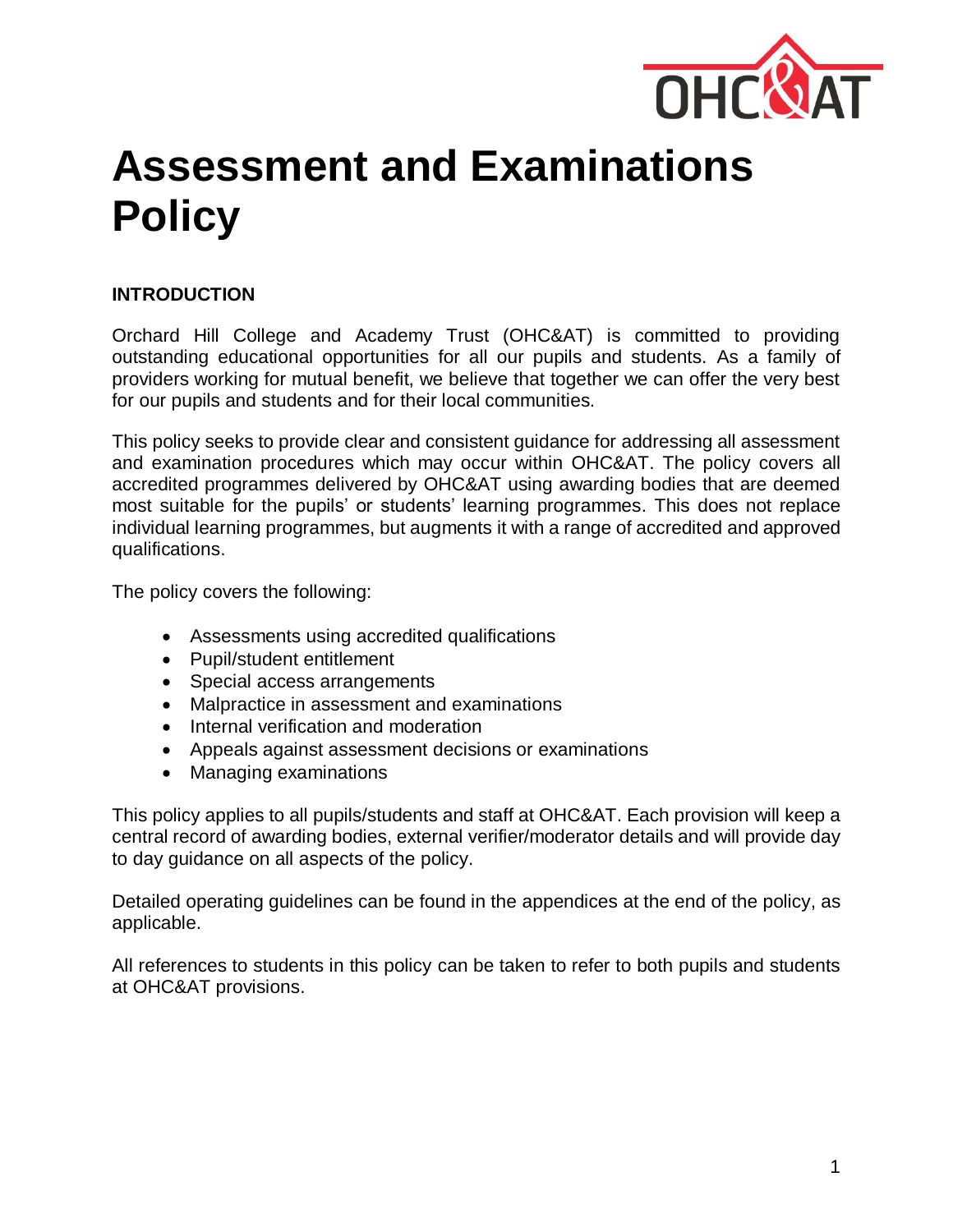

## **POLICY CONTENT**

## **Assessments using Accredited Qualifications**

Assessment provides the opportunity for an accurate measure of the student's attainment level and to identify the specific needs of the pupil/student. Assessment occurs prior to the start of a learning programme (initial diagnostic assessment), during the learning programme (formative assessment) and at the end (summative assessment).

All assessment is required to be appropriate for the student and their learning pathway. It will be an accurate, fair and reliable assessment process using both formal and informal assessment methods. All formal assessment methods are required to meet the requirements of the awarding body and OHC&AT.

#### **Student Entitlement**

Students are entitled to be entered for vocational qualifications, Entry Levels, functional skills and GCSE examinations. These qualifications will be listed on the student's record. Any amendments to a student's enrolment (qualifications) should be agreed by the Head/Principal.

OHC&AT will ensure that the assessment tools used are suitable for the student, fit for purpose and proportionate to the learning programme**.** 

#### **Special Access Arrangements**

Access arrangements are pre-examination adjustments for students based on evidence of need and normal way of working. Access arrangements fall into two distinct categories:

- a) some arrangements are delegated to centres;
- b) some require prior  $JCQ<sup>CIC</sup>$  awarding body approval.

Further details can be found in Appendix 1.

## **Malpractice and Plagiarism in Assessment**

Assessment malpractice can include plagiarism and any actions which contravene the Joint Council for Qualification (JCQ) general guidance and regulations for assessments and examinations.

Plagiarism is the use of another person's or author's work and claiming it as one's own. This includes the use of other people's thoughts or writing, copying and pasting from the internet, books and fellow students' work. Plagiarism is a form of cheating.

Assessment or examination malpractice is the action to gain unfair advantage by contravening the JCQ regulations which are set out by the teaching staff, invigilators and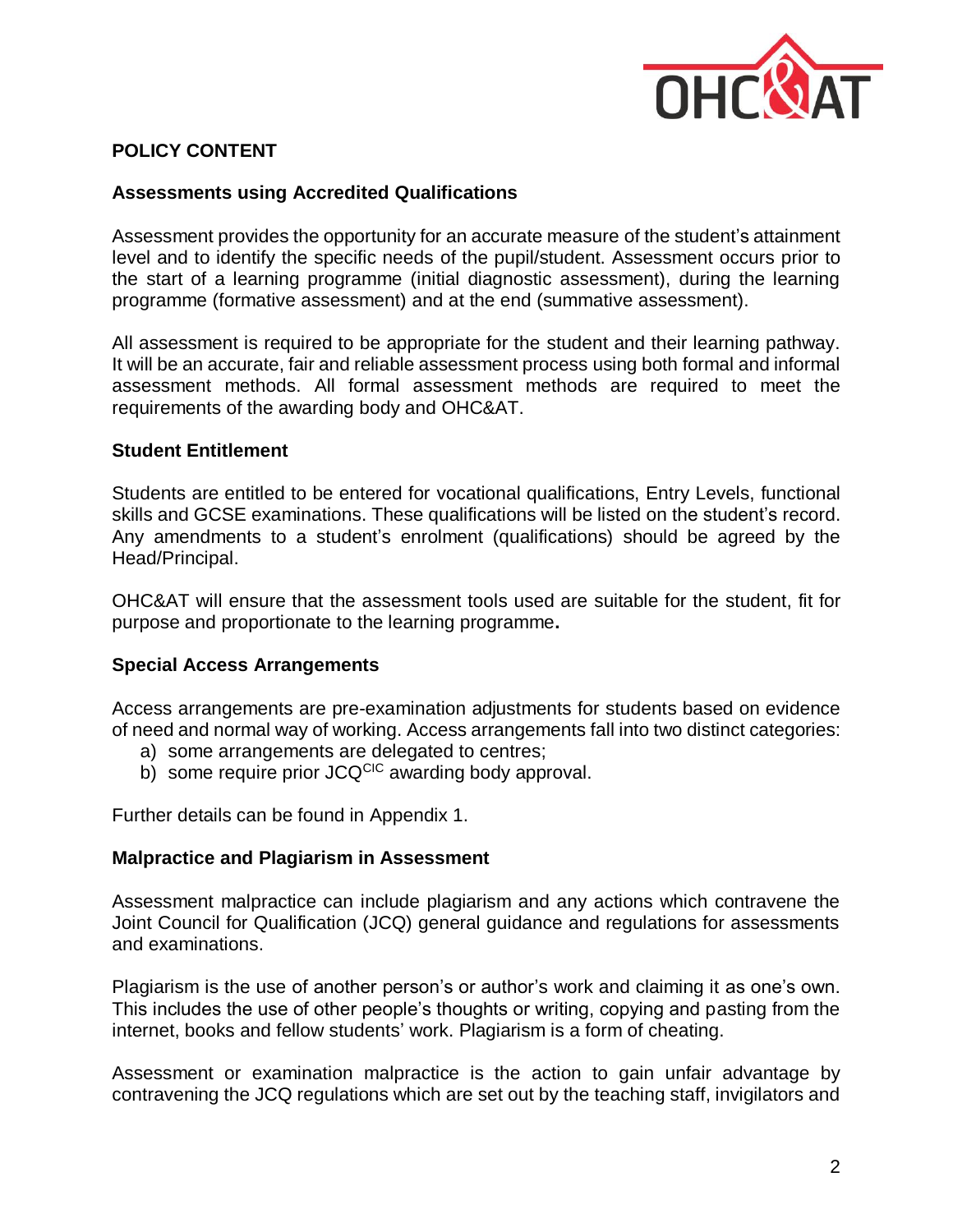

examinations staff. Examples could include the use of mobile technologies or written notes where these are not permitted.

Further details can be found in Appendix 2.

## **Moderation/Internal Verification**

Moderation/Internal verification (IV) is the process of monitoring assessment practice in order to ensure that assessment decisions meet national standards. It provides a continuous check on the consistency, quality and fairness of marking, grading and overall assessment of students' work.

Further details can be found in Appendix 3.

## **Appeals against an Assessment Decision**

OHC&AT will ensure that all students have access to the appeals procedure for internal assessment and externally assessed and/or marked examinations.

Further details can be found in Appendix 4.

#### **Managing Examinations**

Each OHC&AT provision is responsible for the administration and, working with the Lead Moderator/Internal Verifier, reporting of all of their internal and external examinations and assessments, including on-line tests. Assessments may take place at any time, on any day of the week either at an OHC&AT provision or some other location. The only exception to this is dated examinations such as GCSEs.

Further details can be found in Appendix 5.

## **POLICY REVIEW DETAILS**

*Version:* 1.4 *Reviewer:* Janet Sherborne *Approval body:* Family Board *Date this version approved:* 28<sup>th</sup> June 2019 **Due for review:** Summer 2020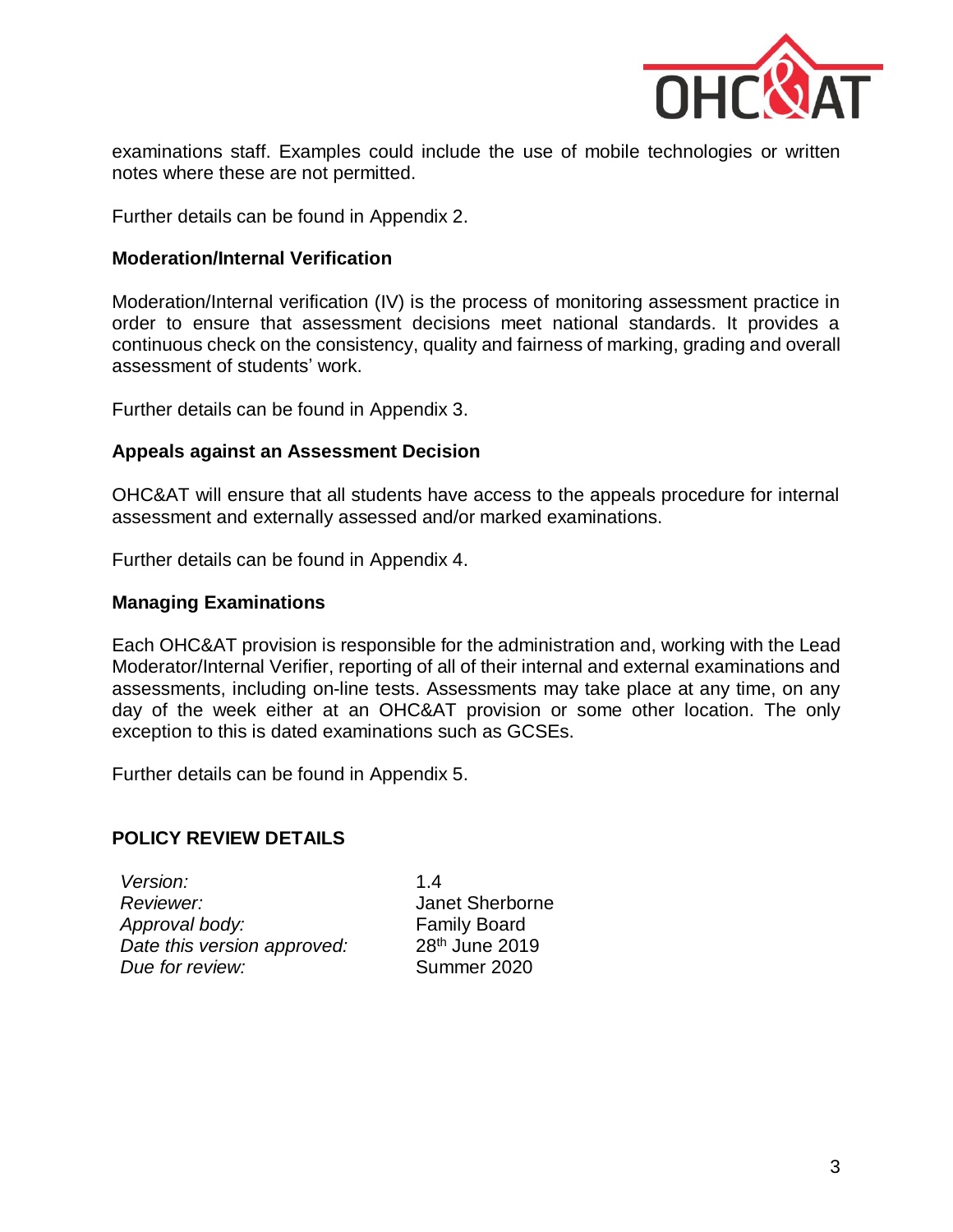

## **APPENDIX 1: ACCESS ARRANGEMENTS**

Access arrangements are pre-examination adjustments for students based on evidence of need and normal way of working. Access arrangements fall into two distinct categories: some arrangements are delegated to centres, others require prior JCQ<sup>CIC</sup> awarding body approval.

Access arrangements allow students with special needs, disabilities or temporary injuries to access the assessment without changing the demands of the assessment: for example, readers, scribes and Braille question papers. In this way awarding bodies will comply with the duty of the Equality Act 2010 to make 'reasonable adjustments'. The definition is provided below:

## *Reasonable Adjustments*

The Equality Act 2010 requires an Awarding Body to make reasonable adjustments where a disabled person would be at a substantial disadvantage in undertaking an assessment.

A reasonable adjustment for a particular person may be unique to that individual and may not be included in the list of available Access Arrangements.

How reasonable the adjustment is will depend on a number of factors including the needs of the student. An adjustment may not be considered reasonable if it involves unreasonable costs, timeframes or affects the security or integrity of the assessment.

At the start of the course, each student is assessed and access arrangements for course work and examinations should be considered during this period. The forms should be completed within the first six weeks of the course, although it is recognised that requests may be made at a later date following further assessments. There should be a named person responsible for the access arrangements.

Forms are available at [http://www.jcq.org.uk/exams-office/access-arrangements-and](http://www.jcq.org.uk/exams-office/access-arrangements-and-special-consideration)[special-consideration](http://www.jcq.org.uk/exams-office/access-arrangements-and-special-consideration)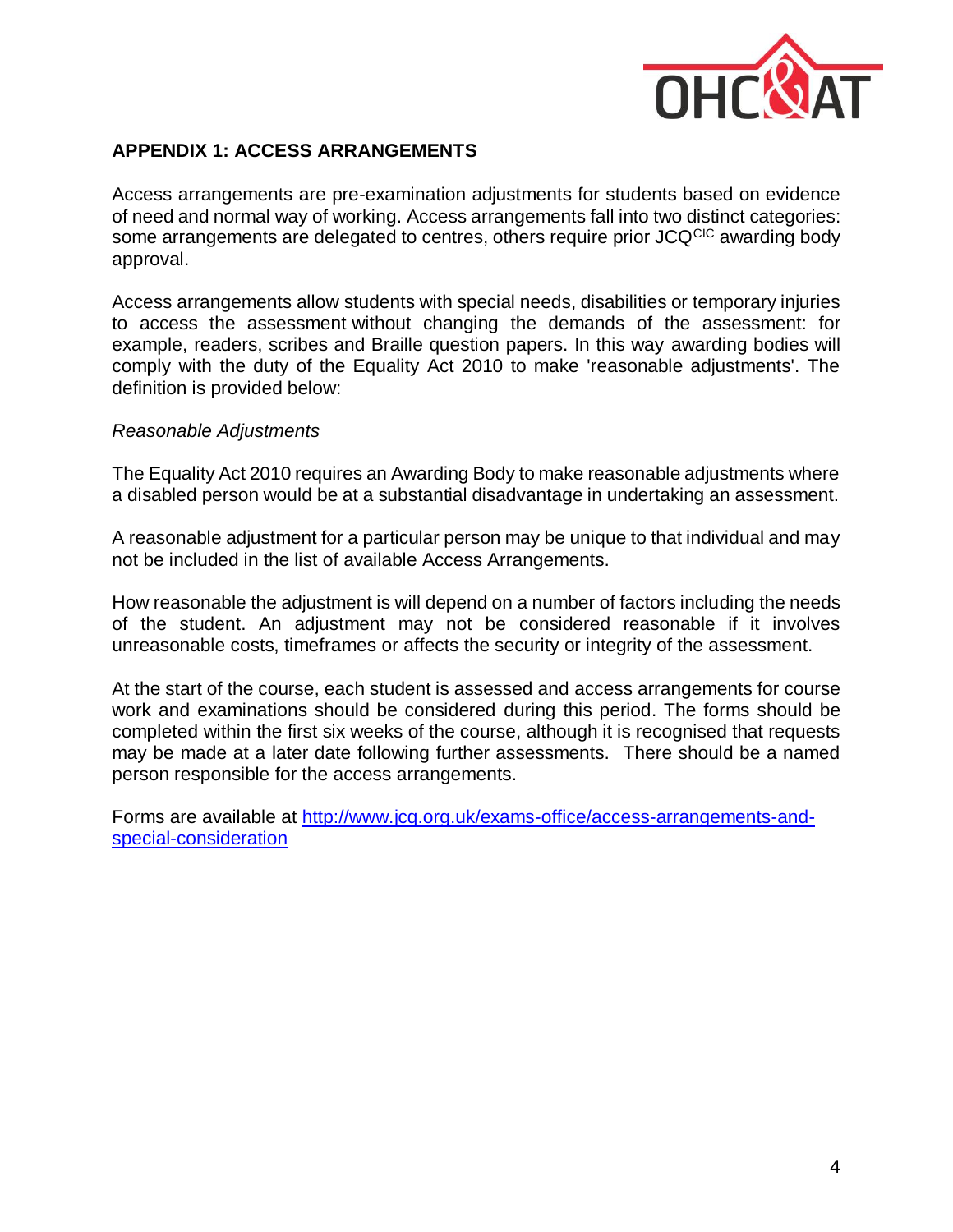

## **APPENDIX 2: MALPRACTICE (AND PLAGIARISM) IN ASSESSMENT OPERATING PROCEDURES (INCLUDING CONTROLLED ASSESSMENTS)**

The following guidance applies to all students enrolled on courses leading to awarding body qualifications where part of/or the entire award is assessed internally (i.e. by a member of OHC&AT staff).

It is the responsibility of OHC&AT staff to ensure they are fully aware of, understand and adhere to the Assessment and Examination Regulations (where involved in qualification assessments and examinations). Any actions by staff at the centre which undermine the integrity of assessment and/or examination will constitute a serious breach of professional conduct and may invoke disciplinary procedures.

Students need to be advised about the consequences of malpractice when submitting course work and not following instructions in examinations. It is the responsibility of each school/college to advise their students.

OHC&AT is working within the Joint Council for Qualification (JCQ) guidance framework which is available at<http://www.jcq.org.uk/exams-office/general-regulations>

A summary of key information is provided below:

Assessment malpractice can include plagiarism and any actions which contravene the Joint Council for Qualification (JCQ) general guidance and regulations for assessments and examinations.

Plagiarism is the use of another person's or author's work and claiming it as one's own. This includes the use of other people's thoughts or writing, copying and pasting from the internet, books, and fellow students' work. Plagiarism is a form of cheating.

Assessment or Examination Malpractice is the action to gain unfair advantage by contravening the JCQ regulations which are set out by the teaching staff, invigilators and examinations staff. Examples could include the use of mobile technologies or written notes where these are not permitted.

## **Malpractice in Examinations**

OHC&AT will ensure that students are made fully aware of the examination requirements to any public examinations: notices are located in every examination location and instructions will be given at the beginning of every examination in accordance with the JCQ guidelines. All staff invigilating examinations will receive training.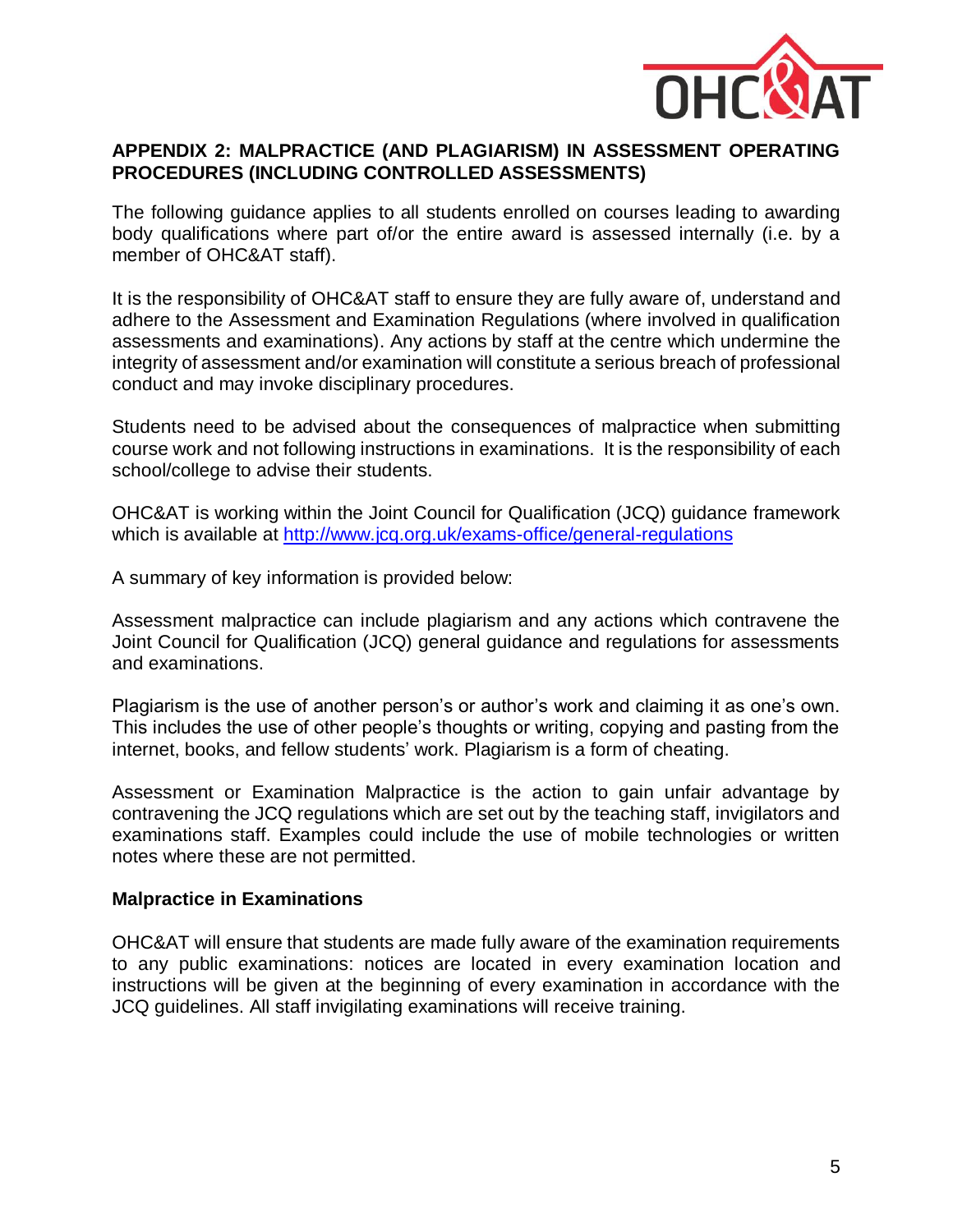

## **Controlled Assessments**

The College/Academy must adhere to the controlled assessment requirements as set out by the relevant awarding body and JCQ

<http://www.jcq.org.uk/exams-office/controlled-assessments>

## **Recording incidents and follow up procedure**

The JCQ guidelines state:

*''Heads of centres must report to the appropriate awarding body at the earliest opportunity, all suspicions or actual incidents of malpractice. The only exception to this is malpractice discovered in controlled assessments or coursework before the authentication forms have been signed by the candidate.''*

In the case of suspected malpractice the invigilator should follow the JCQ guidelines:

- Instructions for conducting examinations 'ICE'
- Suspected malpractice in examinations and assessments

#### **Malpractice or maladministration by OHC&AT staff**

This list covers some of the types of malpractice or maladministration by centre staff:

- Breach of security
- Deception
- Improper assistance to students
- Maladministration
- Misusing the conditions for special student requirements

The details for each type of malpractice can be found on pages 34-37 within the JCQ Suspected Malpractice 13-14 document, available at [http://www.jcq.org.uk/exams](http://www.jcq.org.uk/exams-office/malpractice)[office/malpractice](http://www.jcq.org.uk/exams-office/malpractice)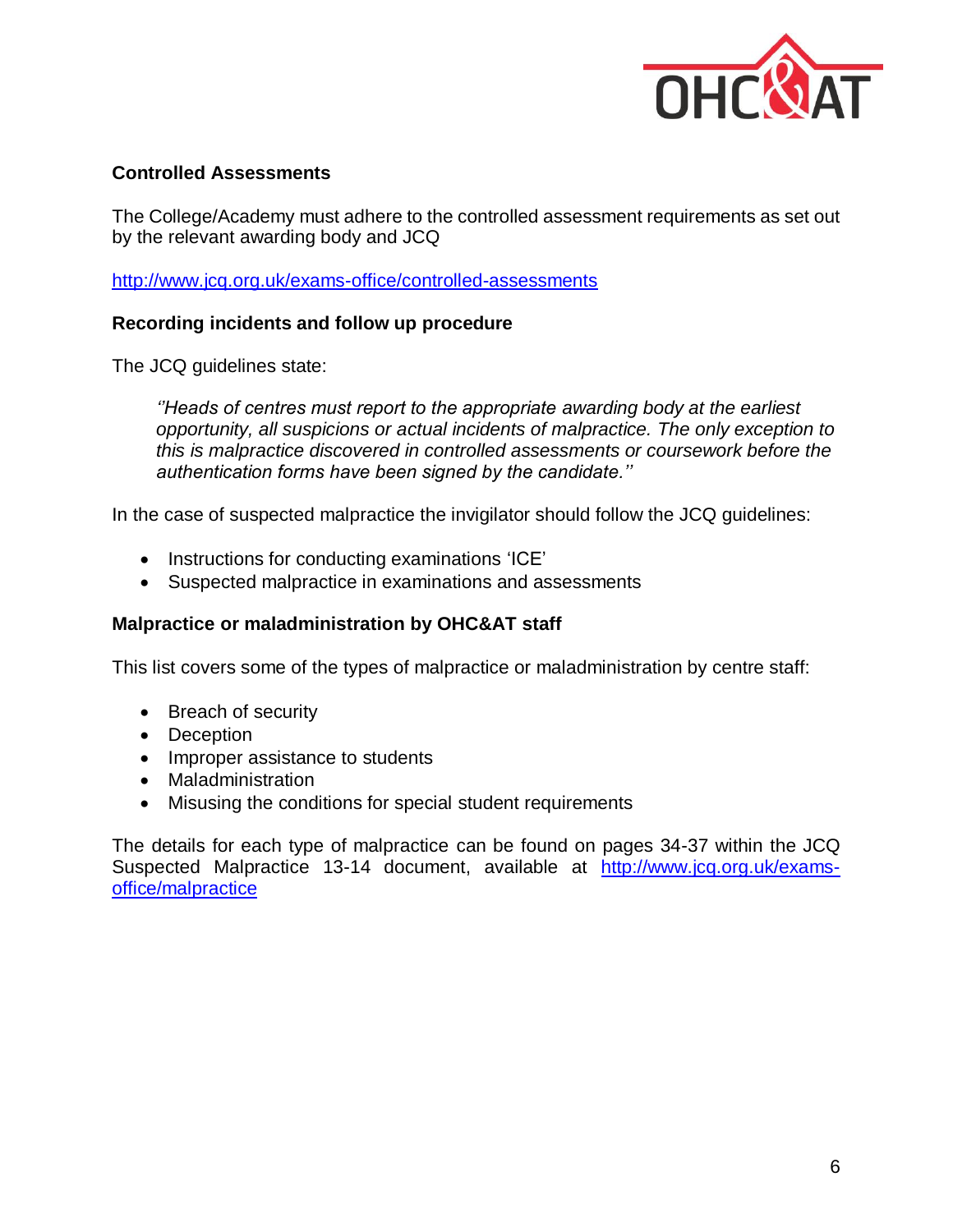

## **APPENDIX 3: INTERNAL MODERATION/VERIFICATION FOR EXTERNALLY ACCREDITED PROGRAMMES**

## **Introduction**

Moderation/Internal verification (IV) is the process of monitoring assessment practice in order to ensure that assessment decisions meet national standards. It provides a continuous check on the consistency, quality and fairness of marking, grading and overall assessment of students' work.

## **Protocols**

- Every externally accredited programme with work that is internally assessed and which contributes to the final assessment outcome of a student must be subject to internal verification.
- Each programme must have identified members of staff who will verify or standardise the assessments for that particular programme. There will be a lead Moderator/Internal Verifier for the overall coordination of the programme.
- Moderation/Internal verification must be carried out continuously throughout the year. In addition to this, each programme will identify appropriate periods of time when internal verification takes place.
- Any evidence that is produced must meet the requirements of the awarding bodies.
- The evidence must be recorded on appropriate documentation, which takes into account the requirements of awarding bodies. This may be part of an e-learning portfolio or paper based.
- Centre-devised assignments must be verified before they are issued as well as when they have been marked.
- Monitoring of internal verification activity will be carried out via the Lead Verifier.
- Records of internal verification must be kept in a secure location.
- Internal verification or moderation must be in line with awarding body guidance.
- Sampling must be across all staff within the team, all types of evidence and all students including plans, reviews and records in addition to student evidence.
- If an OHC&AT provision has Direct Claim Status, the specific awarding body guidelines must be followed.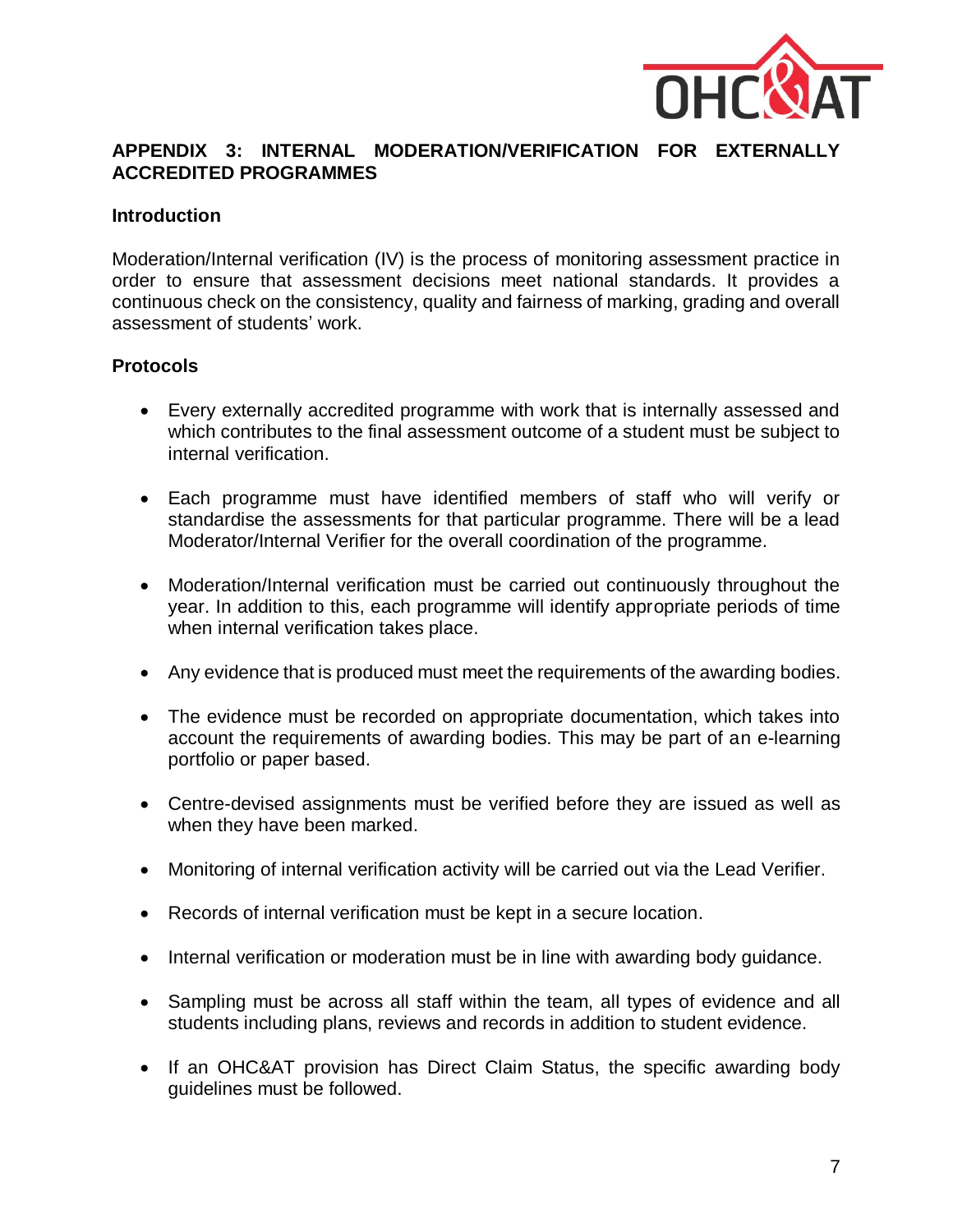

## **APPENDIX 4: APPEALS AGAINST ASSESSMENT DECISIONS OR EXAMINATION RESULTS**

## **The Appeals Procedure**

Any student who disagrees with an assessment decision should discuss this with their teacher as soon as they can. The student should be supported and given full feedback so that the student understands the basis upon which the assessment was made and how they can improve their assessment. If appropriate, the teacher could provide an additional opportunity for assessment. If the student is still dissatisfied they should then take their appeal to the Head of Department or the Moderator/Lead Internal Verifier for that programme. The process is described below.

## **Background**

The Appeals Procedure has been created to provide an effective system to deal with disputed outcomes of assessment and grading. The Appeals Procedure will only vary according to specific awarding body requirements.

## **Internal Assessment Decision**

If the appeal has not been resolved between the teacher and the student, an appeal must be formally lodged with the Head or moderator/Internal Verifier for the programme. This must be in writing and signed. Another teacher will be allocated by the moderator/Lead Internal Verifier to carry out a further assessment, which should take place within five working days of the written appeal being received, or at the first opportunity and allowing for timely completion of the qualification.

The Head/moderator/Lead Internal Verifier and Assessor will communicate the assessment decision to the pupil/student no later than five days after the assessment.

If the student still wishes to pursue the appeal, then the matter must be referred to the Executive Head, Quality & Development/Deputy CEO who will review the appeal and take appropriate action. The examining body may be consulted if required. The Executive Head will meet with the pupil/student within ten days of the appeal being referred and the result communicated to the pupil/student no later than five days after the meeting. The Executive Head's decision will be final.

## **External Assessment Decision (GCSEs etc.)**

If a student wishes to appeal against an external assessment decision, the student must appeal in writing, to the Head/Principal within one week of receipt of the result. This appeal will be referred to the External Board according to their specific regulations.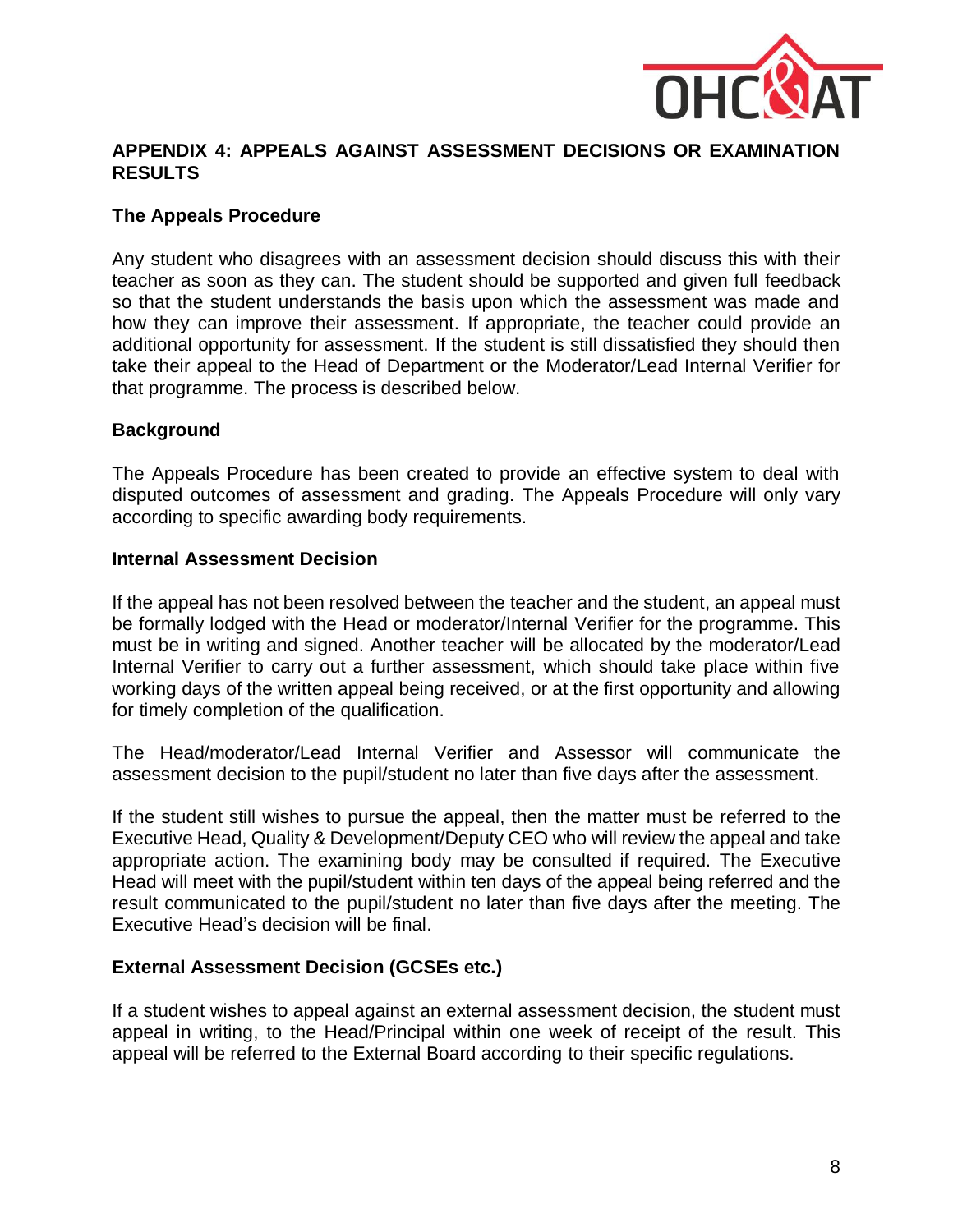

Note: Advocacy and any other appropriate support will be provided to a student who wishes to lodge an appeal.

## **Managing appeals against centre decisions**

If the student disagrees with a centre decision not to support an enquiry about results, then the matter must be referred to the Executive Head, Quality & Development/Deputy CEO who will review the appeal and take appropriate action. The examining body may be consulted if required. The Executive Head will meet with the pupil/student within ten days of the appeal being referred and the result communicated to the pupil/student no later than five days after the meeting. The Executive Head's decision will be final.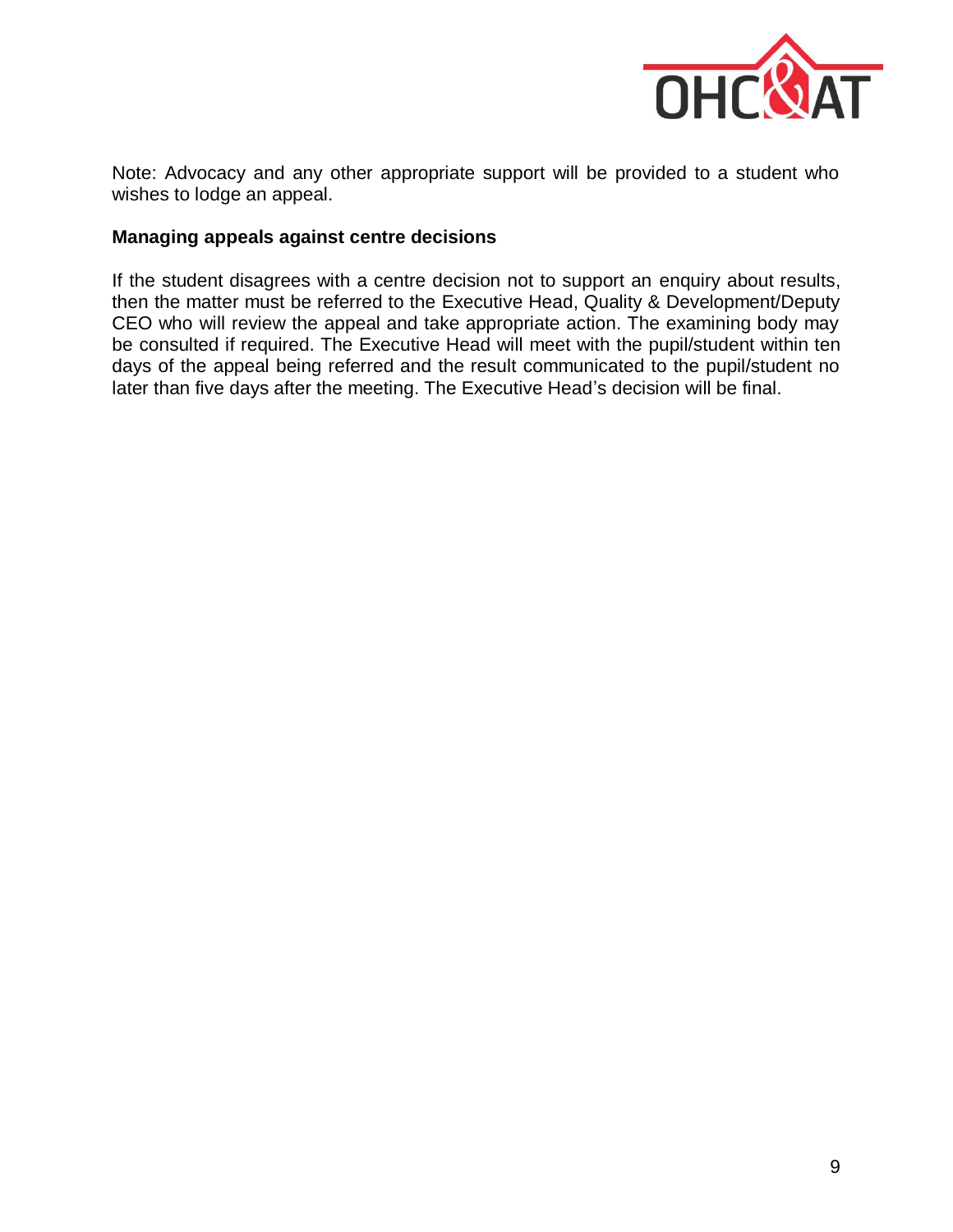

## **APPENDIX 5: MANAGING EXAMINATIONS AND CONTROLLED ASSESSMENTS**

Each OHC&AT provision is responsible for the administration and, working with the Lead Internal Verifier, reporting of all of their internal and external examinations and assessments including online tests. Assessments may take place at any time, on any day of the week either at the provision or other specified locations. The only exception to this is for dated examinations such as GCSEs.

OHC&AT provisions will abide by the JCQ Instructions for Conducting Examinations: [https://www.jcq.org.uk/exams-office/ice---instructions-for-conducting](https://www.jcq.org.uk/exams-office/ice---instructions-for-conducting-examinations/instructions-for-conducting-examinations-2017-2018)[examinations/instructions-for-conducting-examinations-2017-2018](https://www.jcq.org.uk/exams-office/ice---instructions-for-conducting-examinations/instructions-for-conducting-examinations-2017-2018) 

#### **Student Registration and Examination Entry**

The Head/Principal will ensure that students are entered for examinations within the timeframes set out by the Awarding Body.

#### **Organising Examinations and Assessments**

The Head/Principal has responsibility to ensure that each OHC&AT provision complies with awarding body rules and regulations relating to all examinations and assessments.

All examination and assessment materials will be stored in a secure location within the provision.

The provision will notify its students of the place, date and time of an examination which may be on-line. A schedule of all examinations is maintained by each provision and published in a suitable place in hard and/or soft format.

Each provision will supply sufficient invigilators to meet the awarding body requirements for the conduct of examinations and assessments. The JCQ procedures on invigilation must be adhered to. All invigilators must be trained.

It is the responsibility of invigilators to collect the examination papers from the centre located examinations safe or locked cupboard before the examination and return them as soon as the examination is finished.

For online examinations, laptops will be wiped of any software or internet access other than for the examination requirements. IT support will be available during on-line assessments.

Examination scripts and documentation relating to coursework will be sent to awarding bodies within 24 hours of completion of the examination or on receipt of documentation.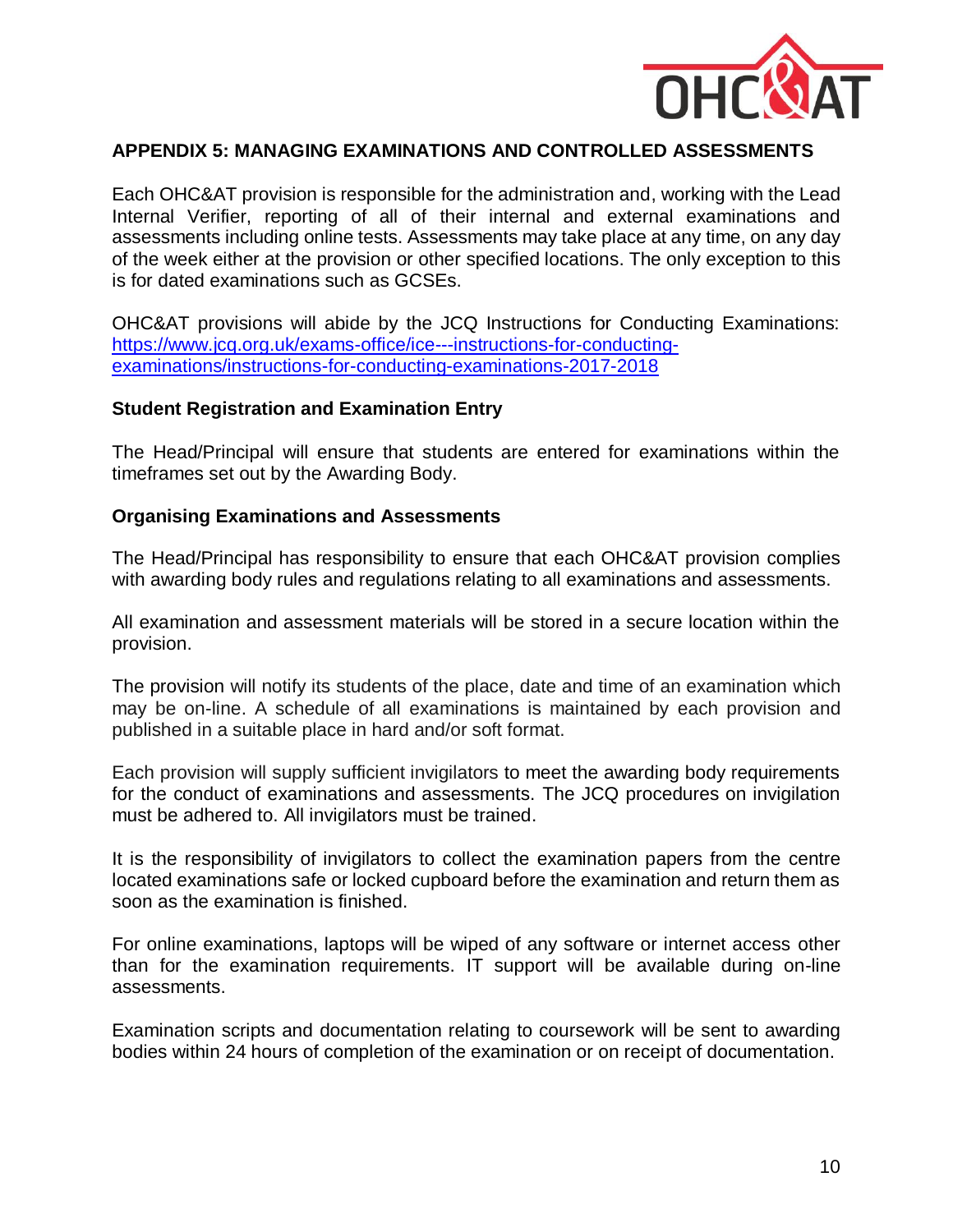

## **Communicating with Students and Staff**

OHC&AT provisions will send out examination certificates as soon as possible following receipt from the awarding body, with the option of the student collecting the result.

If results are known but certificates are not available, students can be provided (in exceptional circumstances) with written confirmation of a pass or results can be provided over the telephone, subject to OHC&AT's data protection requirements.

For GCSEs, students will be invited in from 10-12 noon on the official results date to collect their results. After 12 noon, the certificates will be posted first class to the student's home address.

Each provision will maintain a central record containing electronic links to current awarding body guidance, regulations and approvals documentation.

Each provision will maintain information on examination schedules, FAQs and other information and guidance relevant to assessment and accreditation.

#### **Reporting Student Achievement**

These will be recorded on the individual student's record, using SIMS/REMS as appropriate.

#### **Retention of Materials**

All student work and records relating to examinations and controlled assessments will be retained, in lockable storage, within the provision for a minimum of three months after the event.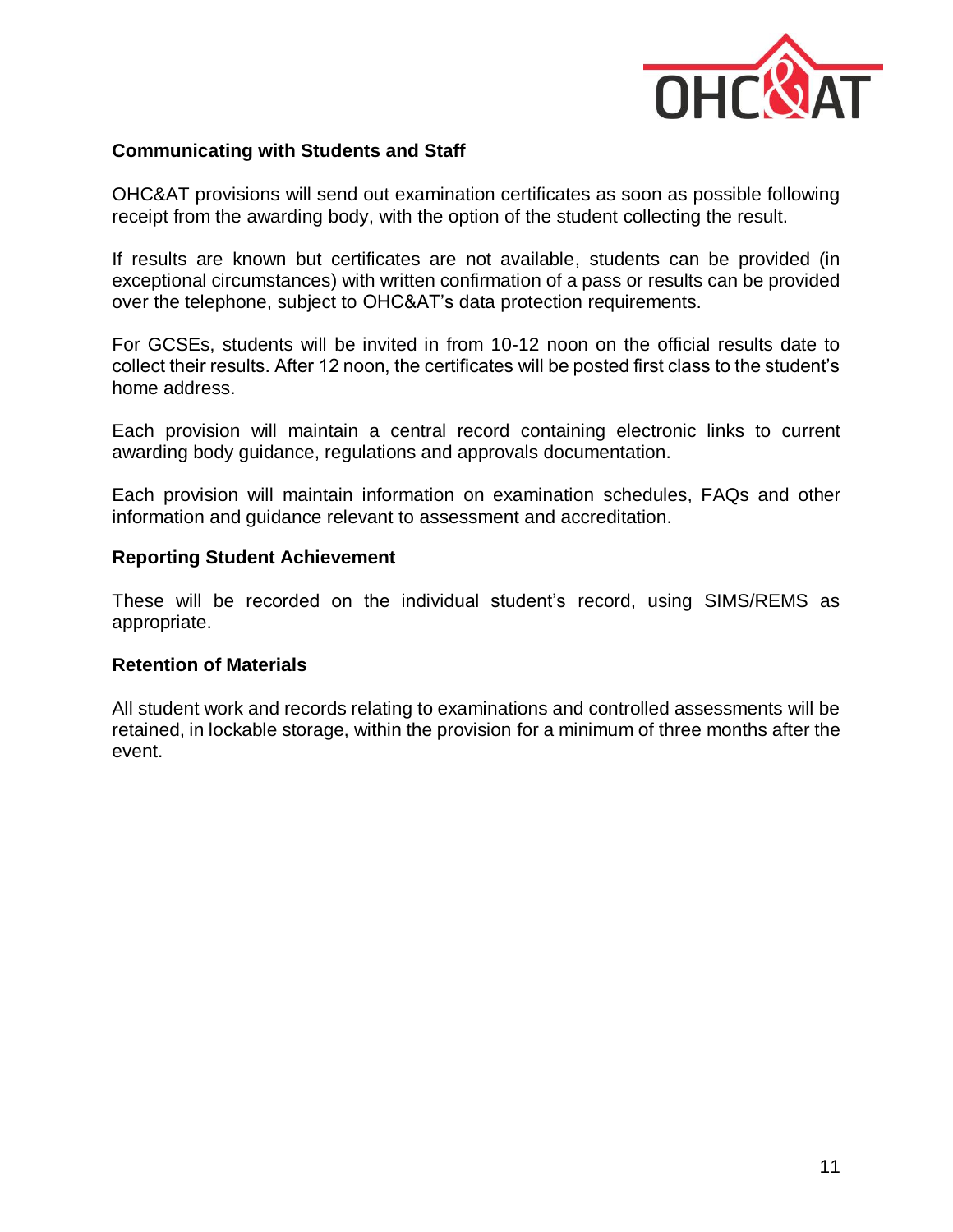

## **APPENDIX 6: GCSE CONTROLLED ASSESSMENTS – RISK ASSESSMENT**

| <b>Example risks and issues</b>                                              | Possible remedial action                                                                                                                                                         |                                                                                                     | <b>Staff</b> |
|------------------------------------------------------------------------------|----------------------------------------------------------------------------------------------------------------------------------------------------------------------------------|-----------------------------------------------------------------------------------------------------|--------------|
|                                                                              | <b>Forward planning</b>                                                                                                                                                          | <b>Action</b>                                                                                       |              |
| <b>Timetabling</b>                                                           |                                                                                                                                                                                  |                                                                                                     |              |
| Controlled assessment<br>schedule clashes with<br>other activities           | Plan/establish priorities well<br>ahead (e.g. at the start of the<br>academic year)                                                                                              | Plan dates in consultation with<br>school calendar - negotiate with<br>other parties                |              |
| Too many controlled<br>assessments close<br>together across GCSE<br>subjects | Plan controlled<br>assessments so they are<br>spaced over the duration<br>of the course                                                                                          | Space controlled assessments<br>to allow candidates some time<br>between them                       |              |
| <b>Accommodation</b>                                                         |                                                                                                                                                                                  |                                                                                                     |              |
| Insufficient space in<br>classrooms for<br>candidates                        | Once the size of the cohort is<br>known at the start of the year,<br>flag instances where regular<br>classroom space may not be<br>suitable to conduct controlled<br>assessments | Book a specific room and extra<br>rooms where required                                              |              |
| Insufficient facilities for all<br>candidates                                | Careful planning ahead and<br>booking of rooms<br>/ centre facilities                                                                                                            | Book a specific room and extra rooms<br>where required ensure adequate<br>facilities are available. |              |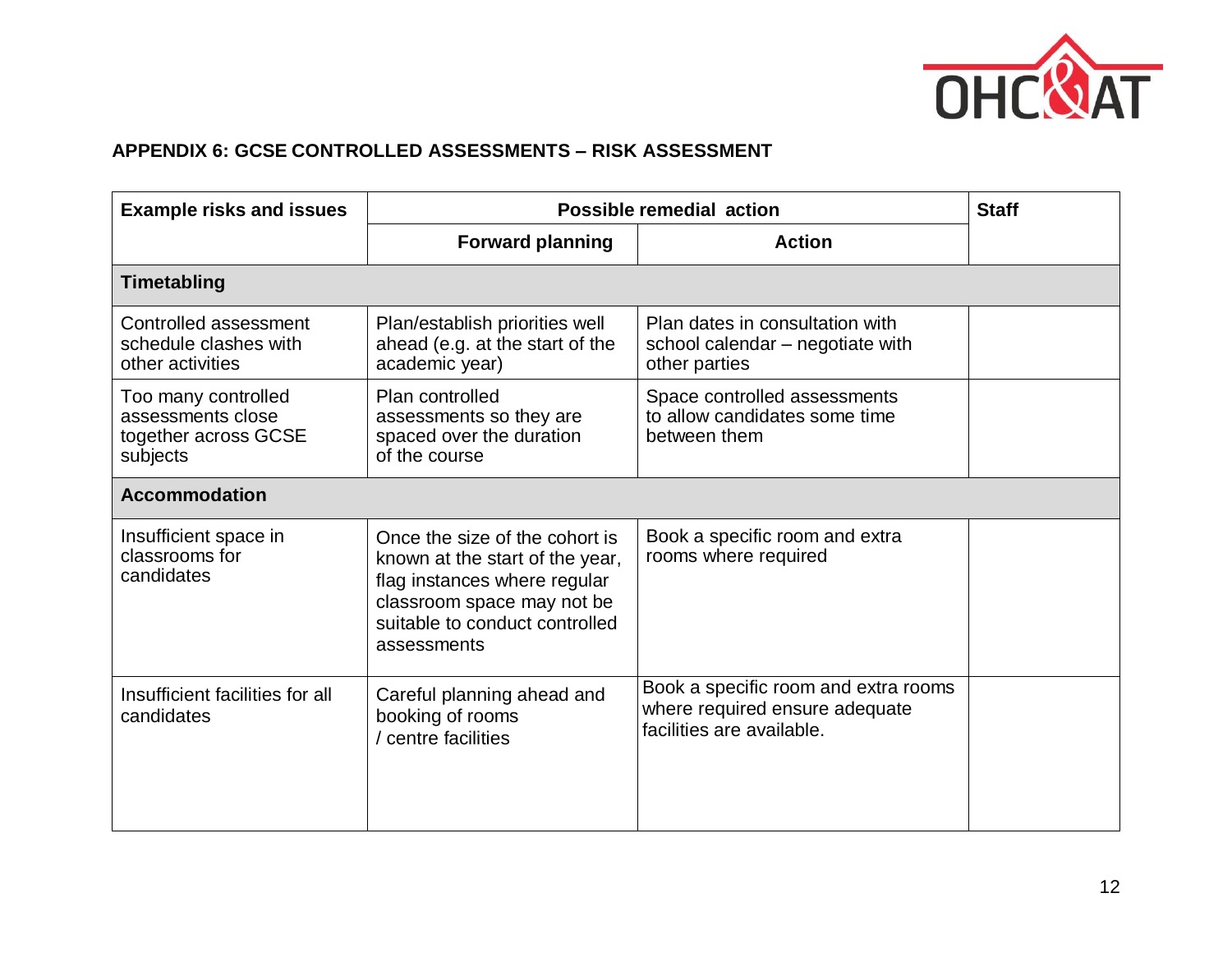

| Downloading awarding body set tasks                                        |                                                                                                         |                                                                                                                                                                   |  |
|----------------------------------------------------------------------------|---------------------------------------------------------------------------------------------------------|-------------------------------------------------------------------------------------------------------------------------------------------------------------------|--|
| IT system unavailable on day<br>of assessment                              | Download tasks well<br>ahead of scheduled<br>assessment date in all<br>cases                            | Book IT equipment well ahead and<br>download tasks before scheduled<br>date of assessment                                                                         |  |
| Teaching staff unable to<br>access task details                            | Test secure access rights<br>ahead of controlled<br>assessment schedule every<br>year and every session | Ensure teaching staff have access<br>rights for the correct area of<br>awarding body secure extranet<br>sites well ahead of the controlled<br>assessment schedule |  |
| Loss of task details in<br>transmission                                    | Download tasks well<br>ahead of scheduled<br>assessment date                                            | Contact awarding body and<br>ask for replacement task;<br>download again                                                                                          |  |
| Validity of assessment                                                     | Check task validity date and<br>ensure it is valid for the year of<br>entry of the unit                 |                                                                                                                                                                   |  |
| <b>Absent candidates</b>                                                   |                                                                                                         |                                                                                                                                                                   |  |
| Candidates absent for<br>all or part of<br>assessment (various<br>reasons) | Plan alternative session(s) for<br>candidates                                                           | Alternative dates, rooms and facilities<br>sourced                                                                                                                |  |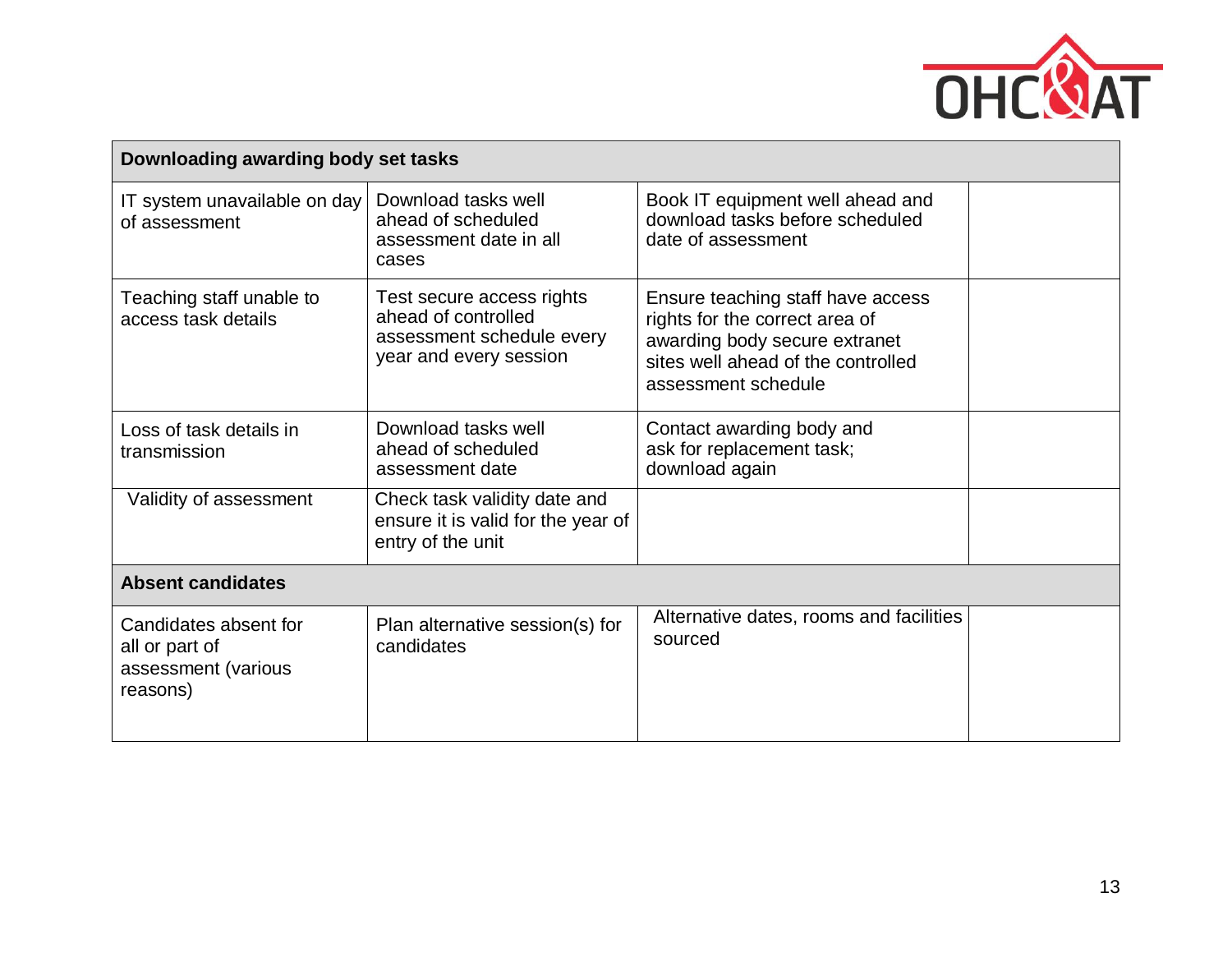

| Candidates have scheduling<br>clash for exams or<br>assessment                                                                                                      | Always consider candidates<br>timetables well ahead and<br>decide on priorities in advance.<br>Ensure all assessments and<br>exams are scheduled into the<br>Academy calendar to help<br>minimise clashes. | Check before requesting the date;<br>provide an alternative date, where<br>necessary and consult awarding<br>body procedures for dealing with<br>timetables clashes |  |
|---------------------------------------------------------------------------------------------------------------------------------------------------------------------|------------------------------------------------------------------------------------------------------------------------------------------------------------------------------------------------------------|---------------------------------------------------------------------------------------------------------------------------------------------------------------------|--|
| <b>Control levels for task taking</b>                                                                                                                               |                                                                                                                                                                                                            |                                                                                                                                                                     |  |
| The assessment is<br>undertaken under incorrect<br>level of control (time,<br>resources, supervision and<br>collaboration)                                          | Ensure teaching staff know<br>what level is applicable and<br>understand what is involved.<br>Provide training if required                                                                                 | Seek guidance from the awarding<br>body                                                                                                                             |  |
| <b>Supervision</b>                                                                                                                                                  |                                                                                                                                                                                                            |                                                                                                                                                                     |  |
| Student study diary/plan<br>not provided or completed<br>(Not all GCSE controlled<br>assessments will require<br>the completion of a study<br>diary or study plans) | Ensure teaching staff are<br>aware of the need for study<br>diary/plans to be completed<br>early in course                                                                                                 | Ensure candidates start, continue<br>and complete study diary/plans<br>that are signed after every session                                                          |  |
| Teaching staff do not<br>understand that the<br>supervision of controlled<br>assessments is their<br>responsibility                                                 | Ensure teaching staff fully<br>understand the nature of<br>controlled assessments and<br>their role in supervising<br>assessments                                                                          | Fully inform teaching staff of their<br>responsibilities prior to the controlled<br>assessment occurring                                                            |  |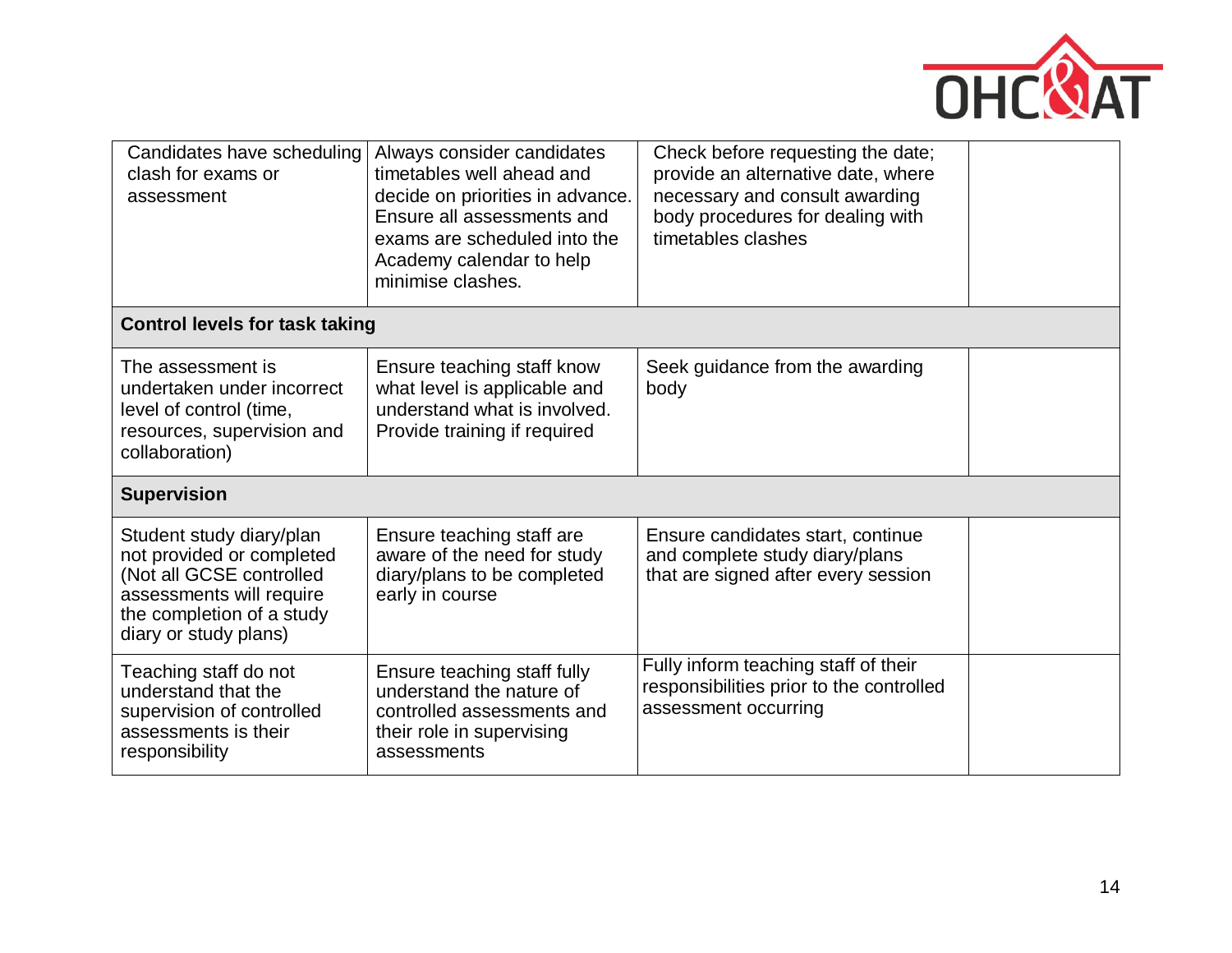

| A suitable supervisor has not<br>been<br>arranged for an assessment<br>where teaching staff are not<br>supervising | A suitable supervisor must<br>be arranged for any<br>controlled assessment<br>session where a teacher is<br>not supervising, in line with<br>the awarding body's<br>specification                                                                                            | Book suitable supervisor in plenty of<br>time. |  |  |
|--------------------------------------------------------------------------------------------------------------------|------------------------------------------------------------------------------------------------------------------------------------------------------------------------------------------------------------------------------------------------------------------------------|------------------------------------------------|--|--|
| Candidates copy sections of<br>work from a published source                                                        | Candidates asked to sign a<br>set of guidelines about work<br>before beginning controlled<br>assessments                                                                                                                                                                     | Seek guidance if plagiarism is<br>suspected    |  |  |
| <b>Task setting</b>                                                                                                |                                                                                                                                                                                                                                                                              |                                                |  |  |
| Teaching staff fail to correctly<br>set tasks                                                                      | Ensure teaching staff fully<br>understand the task setting<br>arrangements as defined in the<br>awarding body's specification.<br>All tasks whether set by the<br>awarding body or the centre<br>must be developed in line with<br>the requirements of the<br>specification. | Seek guidance from the awarding<br>body        |  |  |
| Assessments have not been<br>moderated in line with the<br>awarding body's<br>specification                        | Check specification and<br>plan required<br>moderation<br>appropriately                                                                                                                                                                                                      | Seek guidance from the awarding<br>body        |  |  |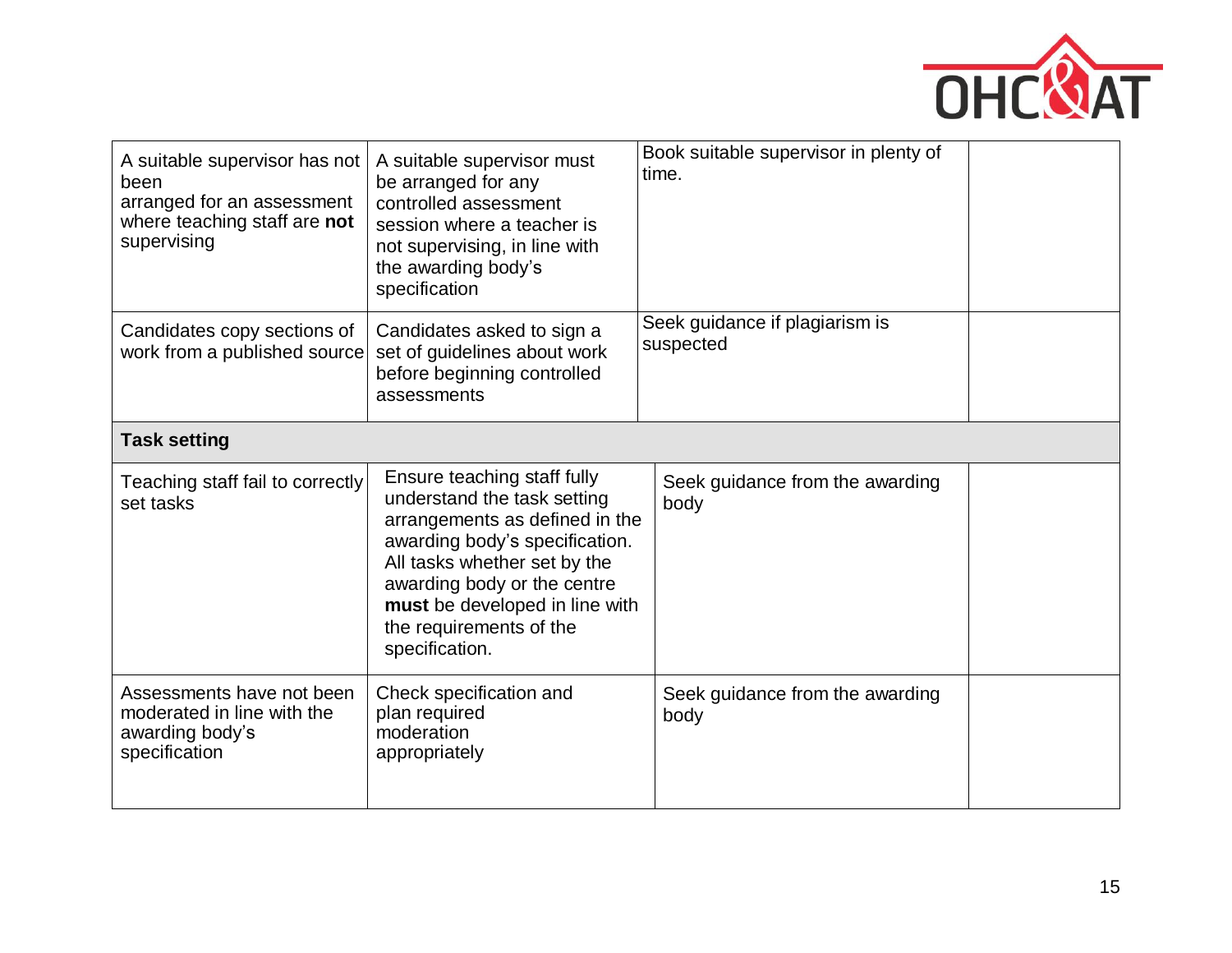

| <b>Security of materials</b>                                           |                                                                                                                                                                                                                       |                                                                              |  |
|------------------------------------------------------------------------|-----------------------------------------------------------------------------------------------------------------------------------------------------------------------------------------------------------------------|------------------------------------------------------------------------------|--|
| Assessment tasks not kept<br>secure before assessment                  | Ensure teaching staff fully<br>understand the importance<br>of task security                                                                                                                                          | Contact the awarding body to<br>request/obtain different<br>assessment tasks |  |
| Candidates' work not kept<br>secure during or after<br>assessment      | Define the appropriate level of<br>security, in line with the<br>awarding body's requirements,<br>for each department as<br>necessary                                                                                 | Seek guidance from the awarding<br>body                                      |  |
| Insufficient or insecure<br>storage space                              | Look at provision for suitable<br>storage at the start of the<br><b>GCSE</b> course                                                                                                                                   | Find alternative storage within the<br>centre                                |  |
| <b>Deadlines</b>                                                       |                                                                                                                                                                                                                       |                                                                              |  |
| Deadlines not met by<br>candidates                                     | Ensure all candidates are<br>briefed on deadlines and the<br>penalties for not meeting them                                                                                                                           | Mark what candidates have<br>produced by the deadline                        |  |
|                                                                        |                                                                                                                                                                                                                       | Seek guidance from awarding<br>body on further action                        |  |
| Deadlines for marking<br>and/or paperwork not met<br>by teaching staff | Ensure teaching staff are given<br>clear deadlines (prior to the<br>awarding body deadline) to<br>complete marking/paperwork<br>(Marks can then be processed<br>and submitted<br>ahead of awarding body<br>deadlines) | Seek guidance from awarding body                                             |  |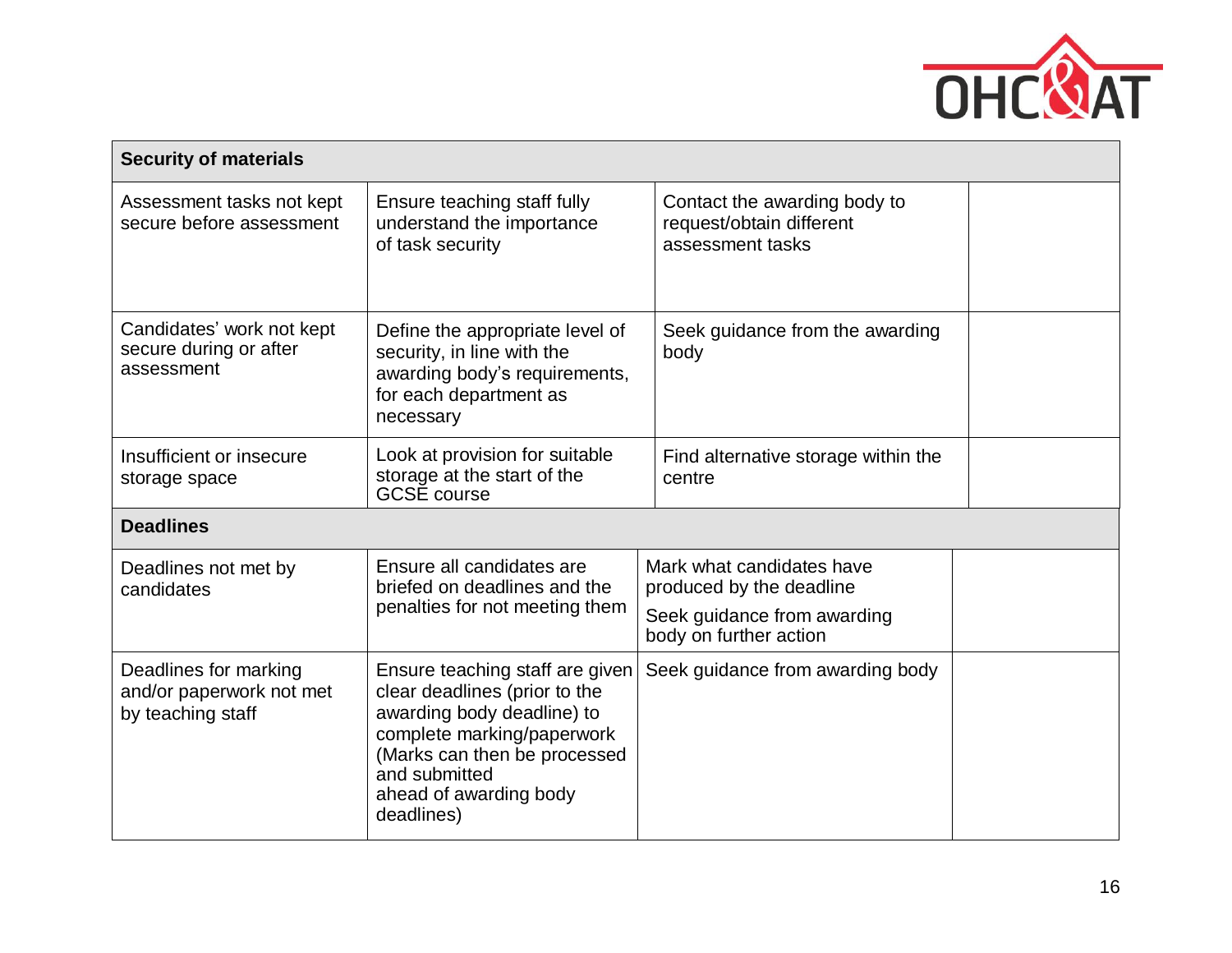

| <b>Authentication</b>                                                                                                  |                                                                                                                                                                                   |                                                                                             |  |
|------------------------------------------------------------------------------------------------------------------------|-----------------------------------------------------------------------------------------------------------------------------------------------------------------------------------|---------------------------------------------------------------------------------------------|--|
| Candidate fails to sign<br>authentication form                                                                         | Ensure all candidates have<br>authentication forms to<br>sign                                                                                                                     | Find candidate and ensure<br>authentication form is signed                                  |  |
|                                                                                                                        | Ensure that the<br>authentication form is<br>securely attached to their<br>work when it is completed<br>and handed in for marking                                                 |                                                                                             |  |
| Teaching staff fail to<br>complete authentication<br>forms or leave before<br>completing the<br>authentication process | Ensure teaching staff fully<br>understand the importance of<br>authentication forms and the<br>requirement of a signature                                                         | Return the authentication form<br>to the teacher for signature                              |  |
|                                                                                                                        |                                                                                                                                                                                   | Ensure authentication forms are<br>signed as work is marked                                 |  |
| Teaching staff have doubts<br>about the authenticity of a<br>candidates work                                           | Ensure candidates are given a<br>copy of the JCQ 'Warning to<br>candidates' prior to the start of<br>the Controlled assessment<br>and are told of the penalties<br>for plagiarism | Do not accept the candidates work<br>for marking.<br>Seek guidance from the Exams<br>office |  |
| Teaching staff interpret<br>marking descriptions<br>incorrectly.                                                       | Ensure appropriate training<br>and departmental moderation.                                                                                                                       | Arrange for re-marking.                                                                     |  |